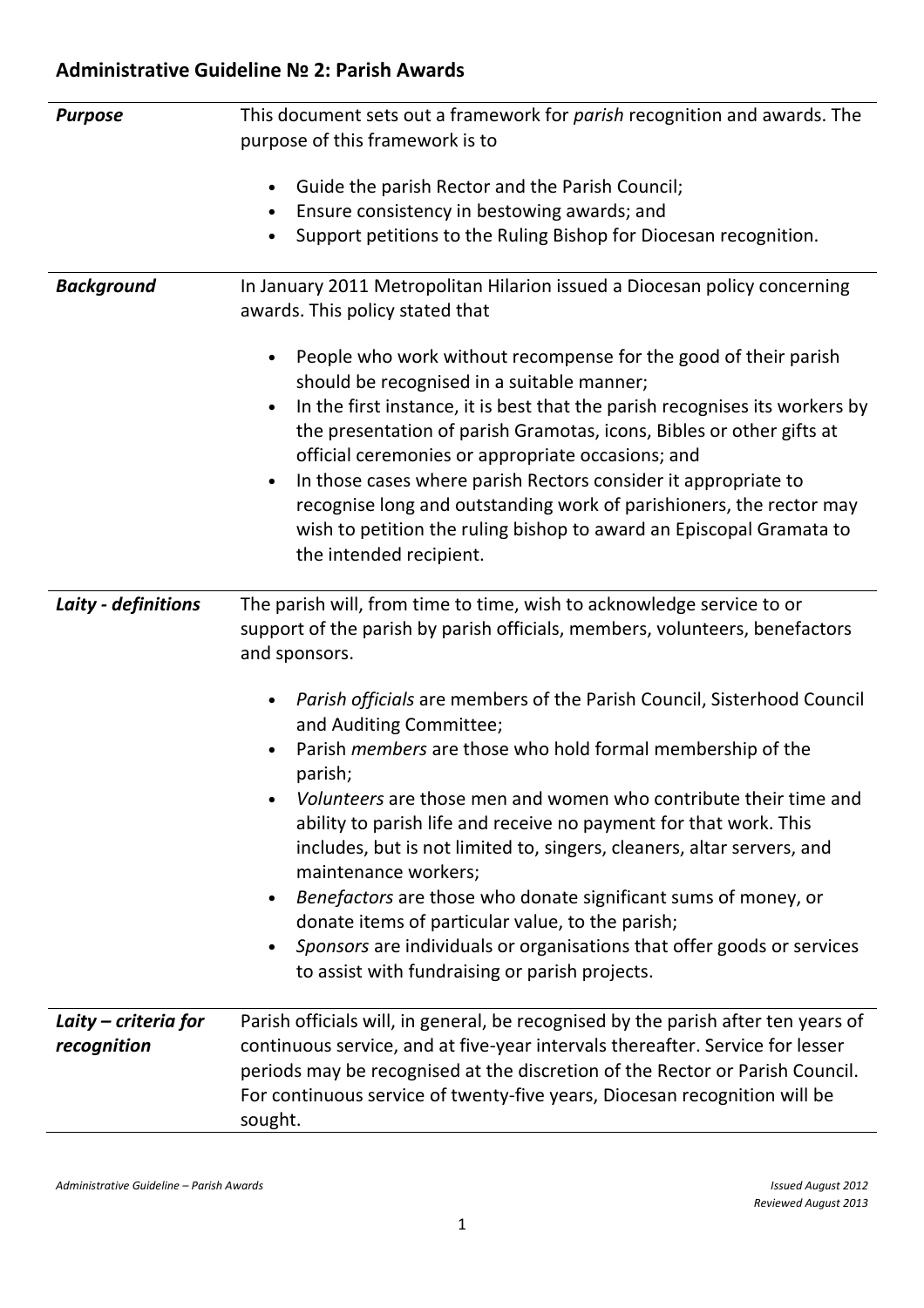|                                     | Members will, in general, be recognised after twenty years of continuous<br>membership, and at five-year intervals thereafter.                                                                                                                                                                                                                                                                                                                                             |
|-------------------------------------|----------------------------------------------------------------------------------------------------------------------------------------------------------------------------------------------------------------------------------------------------------------------------------------------------------------------------------------------------------------------------------------------------------------------------------------------------------------------------|
|                                     | Volunteers will, in general, be recognised by the parish after ten years of<br>continuous service, and at five-year intervals thereafter. Service of<br>particular importance in parish life may be recognised at the discretion of<br>the rector or Parish Council before ten years of continuous service. For<br>continuous service of twenty-five years, Diocesan recognition will be sought.<br>Benefactors and sponsors will be acknowledged on a case-by-case basis. |
| Laity – form of<br>recognition      | Initial acknowledgement will always be in the form of a commemorative<br>certificate. For parish officials, members and volunteers, subsequent<br>acknowledgement may take the following forms:                                                                                                                                                                                                                                                                            |
|                                     | A book of the Holy Gospels, or some other appropriate spiritual book,<br>$\bullet$<br>in Russian or in English;<br>A framed icon of Christ, the Mother of God, Saint Panteleimon,<br>Blessed Xenia or some other appropriate image;<br>An icon lamp or home censer;<br>$\bullet$<br>A medallion or a cross to be worn.<br>$\bullet$                                                                                                                                        |
|                                     | These items should presented formally at the end of Divine Liturgy on an<br>appropriate occasion, after which "Many Years" should be intoned for the<br>recipient(s).                                                                                                                                                                                                                                                                                                      |
|                                     | Benefactors may be similarly recognised. For sponsors, commemorative<br>certificates should be appropriately framed for display in the place of<br>business. Consideration should also be given to presenting major sponsors<br>with attractive items, such as Russian handcrafts or framed prints, for<br>display in the place of business.                                                                                                                               |
| <b>Awards for laity -</b><br>budget | The Parish Council should ensure that awards are budgeted for and that<br>there is a stock of suitable items available for this purpose.                                                                                                                                                                                                                                                                                                                                   |
| Higher Clergy-<br>clerical service  | As the Diocesan policy notes, there is an established system of ecclesiastical<br>honours awarded to the higher clergy in recognition of length, diligence and<br>faithfulness of service.                                                                                                                                                                                                                                                                                 |
|                                     | For parish deacons, these awards are as follows:                                                                                                                                                                                                                                                                                                                                                                                                                           |
|                                     | The right to wear the double orarion<br>Elevation to the rank of protodeacon<br>٠                                                                                                                                                                                                                                                                                                                                                                                          |

Administrative Guideline – Parish Awards Issued August 2012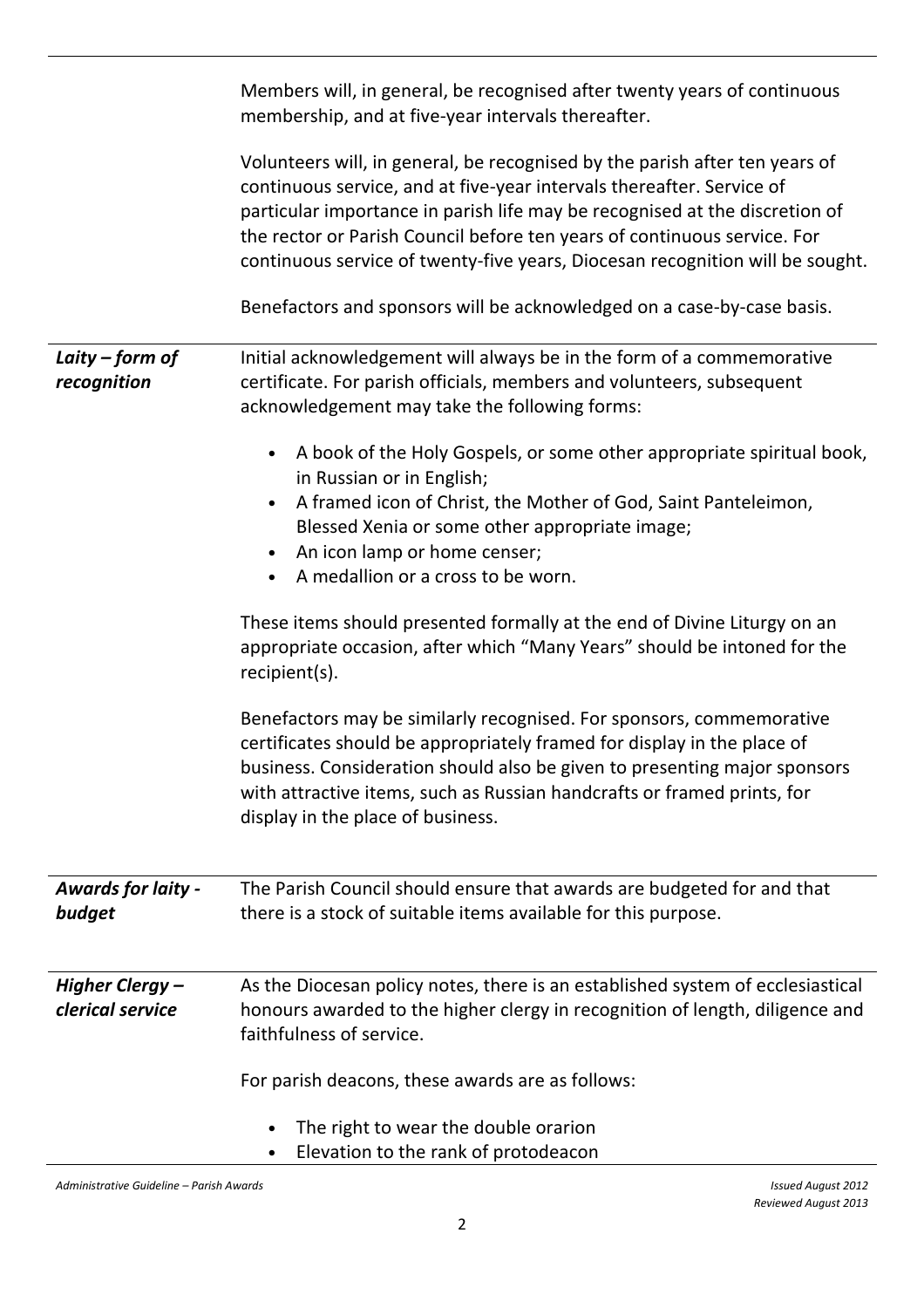• The right to wear the kamilavka

These awards are generally after service of three, ten and fifteen years respectively, although individual circumstances will vary. The double orarion is bestowed at the discretion of the Ruling Bishop; higher awards are bestowed by the Synod of Bishops.

For parish priests:

- The right to wear the nabedrennik
- The right to wear the violet skufiya
- The right to wear the kamilavka
- The right to wear the gold pectoral cross
- Elevation to the rank of archpriest
- The right to wear the palitsa
- The right to wear the jewelled cross

|                                                 | These awards are generally given at intervals of no less than three years.<br>Awards up to and including the kamilavka are bestowed at the discretion of<br>the Ruling Bishop; higher awards are bestowed by the Synod of Bishops.                                                                                                                                                                     |
|-------------------------------------------------|--------------------------------------------------------------------------------------------------------------------------------------------------------------------------------------------------------------------------------------------------------------------------------------------------------------------------------------------------------------------------------------------------------|
|                                                 | Other awards, far less commonly given, recognise particularly long and<br>distinguished service. Such awards include the right to wear the mitre or a<br>second pectoral cross.                                                                                                                                                                                                                        |
|                                                 | Clergy awards are generally given publicly in a liturgical setting, most<br>commonly on the occasion of an episcopal visit to the parish of the<br>clergyman so honoured, or some other significant liturgical occasion. The<br>giving of these awards is an honour in itself and the award will, for the most<br>part, be evident whenever the deacon or priest is vested for the Divine<br>Services. |
| <b>Awards for clerical</b><br>service - budget  | It is customary for the parish in which a clergyman serves to meet the costs<br>of clergy awards. The Parish Council should ensure that awards are<br>budgeted for.                                                                                                                                                                                                                                    |
| <b>Awards for clerical</b><br>service - deacons | When deacons' vestments are ordered, the parish should ensure that the<br>set includes a single and standard double orarion.                                                                                                                                                                                                                                                                           |
|                                                 | As the time for elevation to the rank of protodeacon or award of the right to<br>wear the kamilavka approaches, the Parish Council or Sisterhood should, in<br>consultation with the rector, take steps to obtain a protodeacon's orarion or<br>kamilavka.                                                                                                                                             |